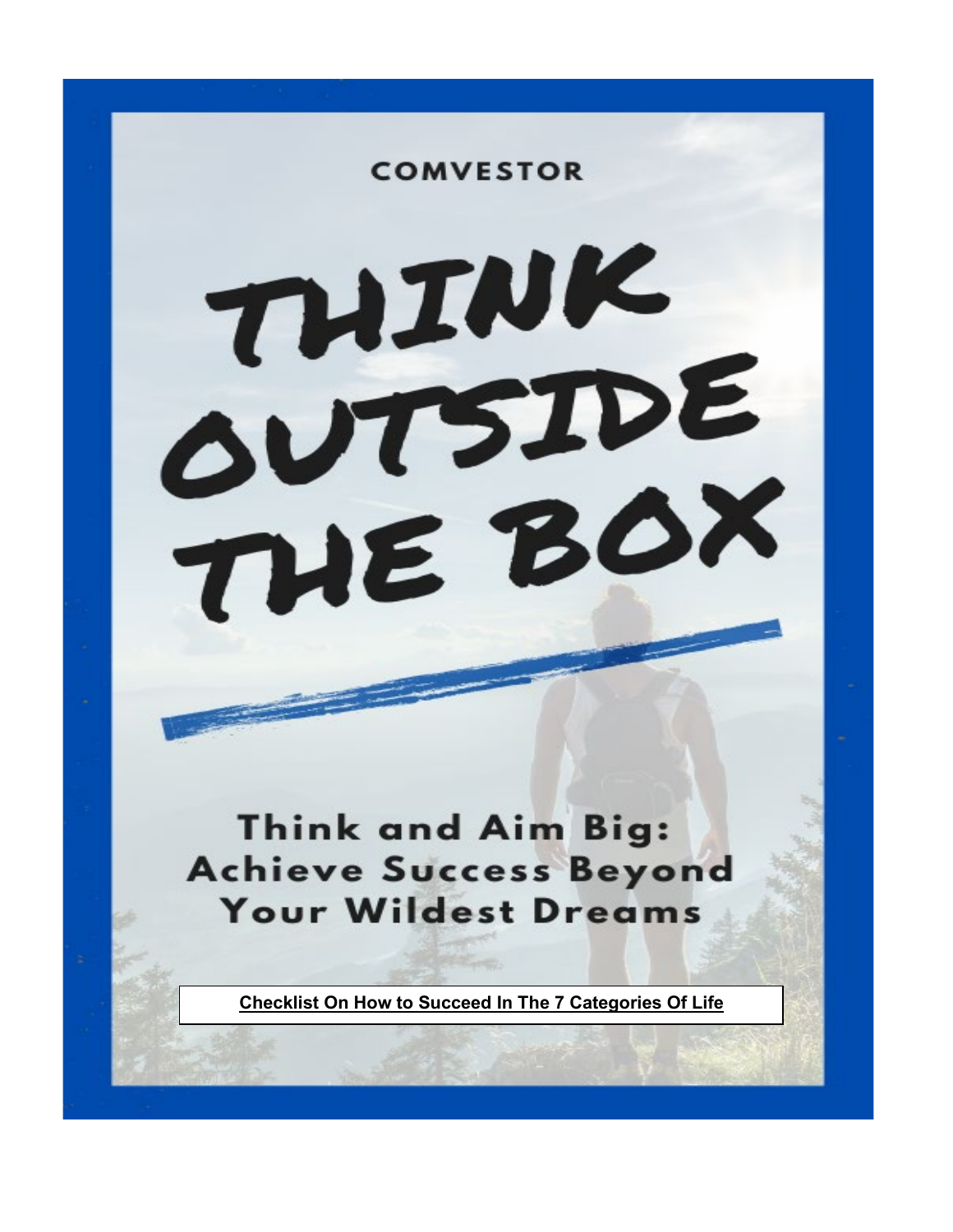# **Checklist On How to Succeed In The 7 Categories Of Life**

## Personal

- Choose one goal at a time we all have the habit of getting overzealous in our personal goals and start out wanting to lose weight, diet and exercise, clean out clutter, take a class, earn a certificate, etc. And then, we spiral out of control and fail at all of the above.
- Begin to get excited, and it will show. Power tip the more you get excited about what you are doing, the more inspired you will feel and the more momentum you will create.

**Career** 

- Examine and explore which area of your career is not working.
- Ask yourself what your end goal is do you want to retire earlier, work fewer hours, or have more power? What is your end goal?
- Once you have discovered your end goal, start creating a plan of action.
- Pick five action steps, beginning with the smallest.
- Take one small action step per day for a set amount of time.

#### **Relationships**

- Be honest about who you are.
- Take a look at your actions, thoughts, and pre-conceived notions when relating to others.
- Ask how we can show up as a contribution to the other person.

#### Money

- What's your story? We all have stories around money. It's your job to uncover your story.
- Once you uncover your negative money story and self-sabotaging habits surrounding money, you can now write your own brand new story.
- Start practicing positive affirmations around money.
- Practice these daily.

#### Life Purpose

- Stop Self-sabotaging behavior.
- Practice leaving the comfort zone.
- Quiet your mind.
- Get Clear.
- Make a Declaration.